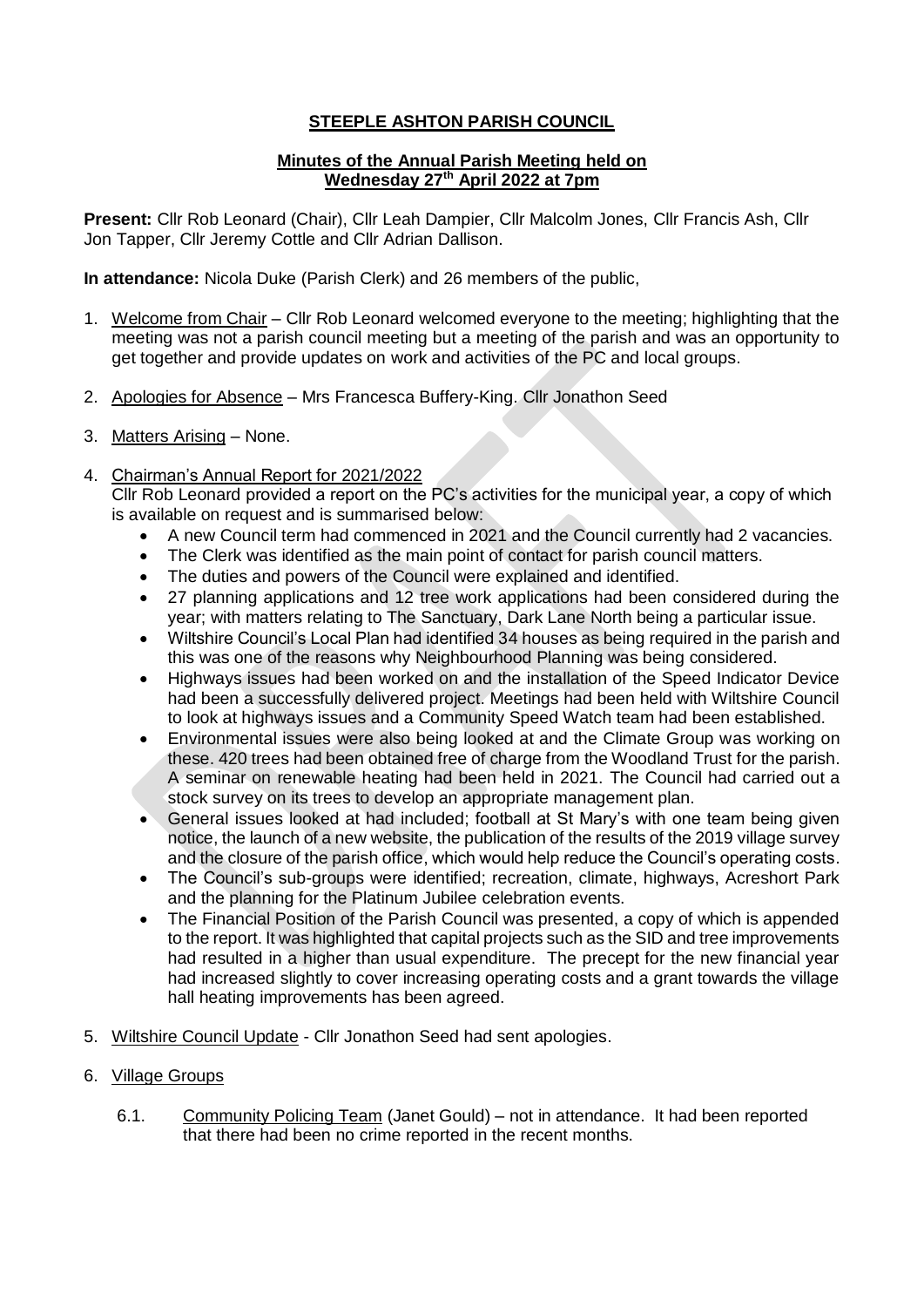- 6.2. SID/Speed Watch Cllr Malcolm Jones provided a report, a copy of which is appended to the minutes. In addition, the following comments were made:
	- The Speed Limit Reminder device was introduced and explained. It was highlighted that the device was relocated on a regular basis in accordance with the deployment rules. The data collection of the device recorded the speed detected in and out of the area, the average speed between the two and the maximum speed done in that area. 900 vehicles per day travel in each direction; 450 coming in southbound. An idea of the numbers of vehicles adhering to the speed limit, the speed of vehicles and the impact of the SLR was being given.
	- The red gateway markings were being looked at and the intention was to apply to Wiltshire Council for new markings n Ashton Common and to refresh those markings to the 30mph signs south of the village as the existing markings were worn.
	- A discussion was held on speed bumps and Cllr Jones reported that there were noise issues with these particular measures. It was agreed that it was difficult to identify the most appropriate traffic calming measures and it was confirmed that the Highways Engineer had agreed to carry out a further assessment with a view to making recommendations for the PC to consider. The work of the Community Area Transport Group (Wiltshire Council) and the funding available through that group was reported. Mr Pybus reported on the installation of speed bumps at West Ashton.
	- Cllr Jones confirmed that a further visit from Wiltshire Council engineers was being planned.
	- Cllr Tapper reported on the re-invigoration of the Community Speed Watch; volunteers had come forward and Wiltshire Council were in the process of arranging for the required traffic surveys to approve appropriate locations. Once approved, volunteers would be trained and anyone interested in joining the team was asked to contact the PC. The data from the SLR device would assist the team in focusing on the best times of day to deploy the speed watch. Police support would be sought.
- 6.3. The Friends of Steeple Ashton Mike Beard reported the following:
	- The AGM would be held on Friday  $27<sup>th</sup>$  May 2022; followed by a talk by Richard Osgood.
	- The Friends would be celebrating 50 years in 2023, events were being planned and they were keen to seek new members and committee members.
	- The Friends remained a very relevant organisation with its aim to preserve the beauty and architectural interest of the village.
	- The Friends worked with the parish council on planning applications; with focus being given to the environment as well as architecture and heritage issues.
	- An upcoming big issue was the evolution of the Wiltshire Council Local Plan; the opportunity to input into this would be later this year. A particular issue would be the target of 34 new dwellings in Steeple Ashton's designated settlement area and the potential implications of this. The Friends would wish to influence this and would be scrutinising the methodology of this allocation. Reference was made to the Neighbourhood Plan process, which would be discussed later in the evening – this was now the only way in which future planning could be influenced and speculative development avoided.
	- The Friends would take a balanced view of these things and remain aware of the broader issues striking a balance between these and the special nature of the village.
- 6.4. St Mary's School Building Management Committee Malcolm Bond had provided a report which was presented and a copy of which is appended to the minutes. The report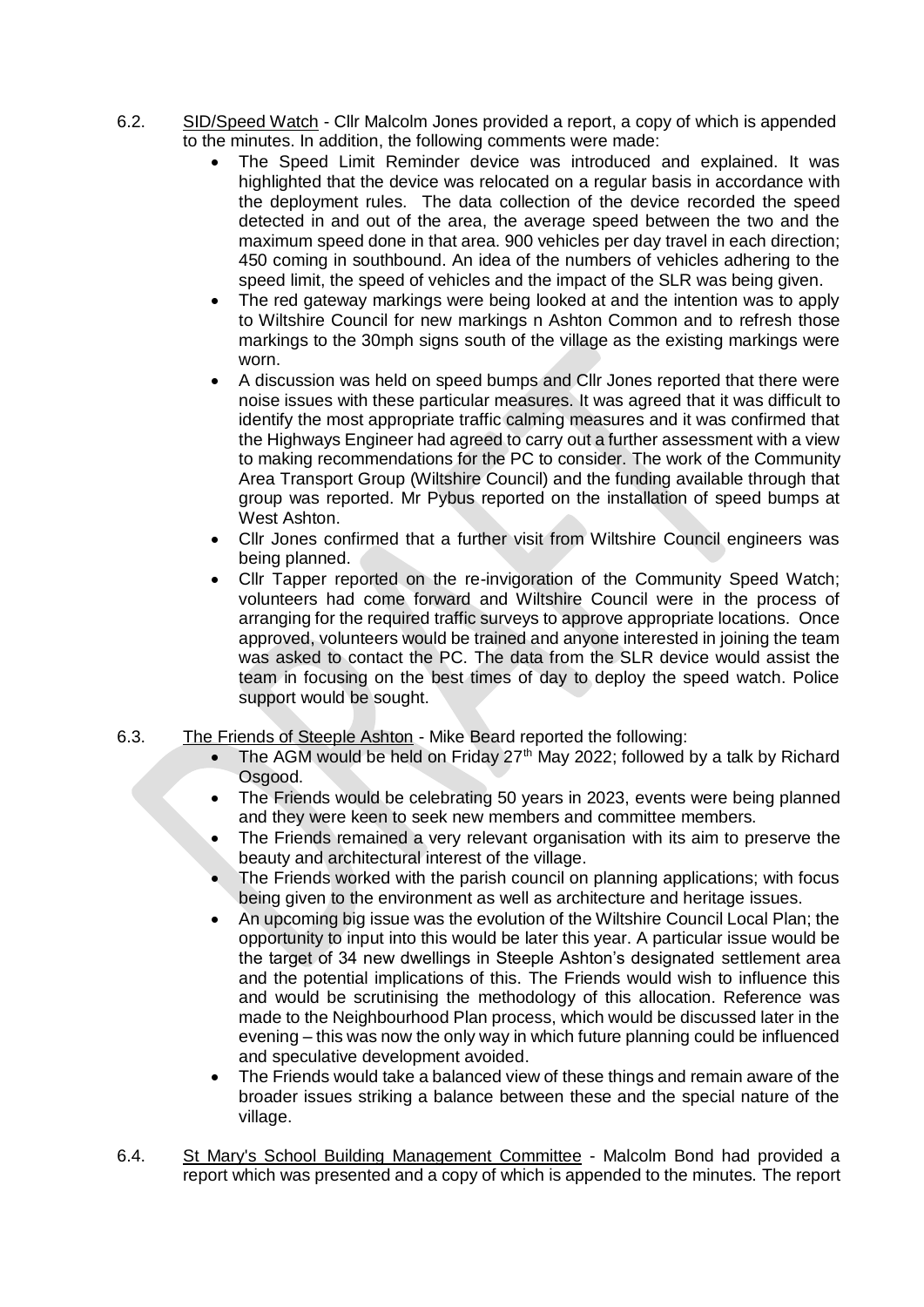covered the who's who of the Committee, its finances and key activities for 2021/22. It was queried as to whether the loss of the PC as a tenant would impact the finances and it was clarified that the effect was minimal.

- 6.5. Wiltshire Guild of Spinners, Weavers & Dyers Beryl Francis had provided a report which was read out, a copy of which is appended to the minutes.
- 6.6. West Wiltshire Model Railway Circle Ron Pybus had provided a report which was presented and a copy of which is appended to the minutes. Attention was drawn to the Trowbridge exhibition on  $7<sup>th</sup>$  May 2022 at the Guildhall, at which the group would be in attendance. It was confirmed that the group would open during the Jubilee weekend, the details of which would be publicised by the PC.
- 6.7. STASH (Steeple Ashton Village Shop) Maureen Hodge had provided a report, which was presented and a copy of which is appended to the minutes. Apologies were given on behalf of the Chair, Guy Bagnall. In response to a question, it was reported that the finances were in a satisfactory position. The value of the shop as an asset to the village was noted.
- 6.8. Steeple Ashton Guides Diane Bouault reported the following:
	- The group had 50 girls enrolled who met every Tuesday, with an age range 5- 16 years old. The members were supported by a young leader, 9 adults and 2 DoE volunteers.
	- The group had continued to meet virtually through lockdown.
	- A camping holiday had been arranged in the summer of 2021, which had been especially joyous given the recent years of lockdown restrictions. Further holidays and camps were being planned for 2022 and older girls had the once in a lifetime opportunity to row on the river Thames in the last Jubilee barge.
	- Full use was made of the facilities at Acreshort Park.
	- Being part of the SA community was important to the group; which had supported the church, hall and wider community through its 2021 Christmas tea party.
	- A litter pick was being planned, which would take place on a Tuesday night.
	- A performance of A Midsummer Night's Dream with afternoon tea was planned for the afternoon of Saturday  $4<sup>th</sup>$  July as part of the Platinum Jubilee celebrations; this would be performed again in the evening in the Village Hall with cheese and wine.
	- The PC was thanked for the annual grant, which was hugely helpful to the group. The group felt that it was able to provide a valuable service to the community, particularly in recent years in helping to address mental health problems generated by the covid-19 lockdowns.
- 6.9. Village Hall Management Committee Clive Little provided a report, which is appended to the minutes.
- 6.10. Natural History Group Roger Ferguson reported the following:
	- The group had been established for 18 years and was a small group interested in the nature of the village.
	- The group met four times a year in the Methodist Church Hall.
	- Organised trips were arranged; both locally and further afield. Bat and bird surveys had been carried out resulting in a comprehensive list of some 200 species.
	- The group was free to join, had 24/25 members and kept in touch between meetings via email and WhatsApp.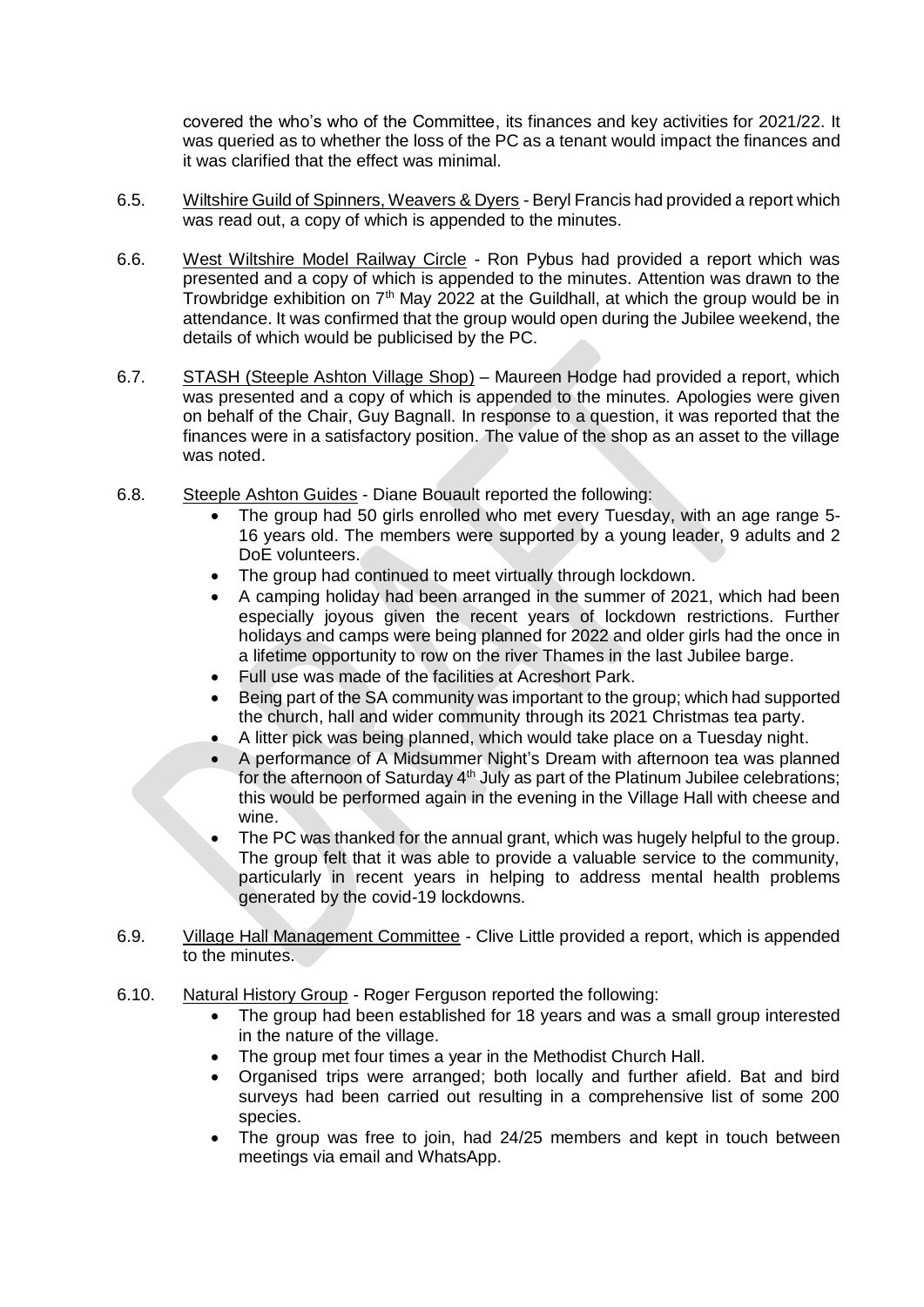- There had been a crossover with the Climate Group regarding tree planting in the village and it was confirmed that the group were happy to carry out a tree survey on public areas in the summer of 2022.
- It was reported that house martins and swallows had been seen recently, young peregrines had been seen on the church and nesting boxes for swifts were being considered. Hedgehogs had been seen visiting a number of properties and had also been seen at Acreshort Park.
- It was confirmed that the group focussed on plants and animals, although palaeontology had been looked at some years ago.
- The group would be arranging dawn walks and bat watches.
- 6.11. SAGE (Steeple Ashton Gardening Endeavours) Mel Burge had provided a report, which was presented and is appended to the minutes.
- 6.12. Acreshort Park Group Mel Burge presented a report on behalf of Francesca Buffery-King, a copy of which is appended to the minutes. Mr Ron Pybus confirmed, in response to a point raised in the report, that the roof of the Acreshort Hut was in good order and would not require attention for several years.
- 6.13. Steeple Ashton Recreation and Community Development Group Cllr Leah Dampier reported the following:
	- The group had been revitalised and now had 9 members meeting in the Hall on the second Monday of each month, with a focus on the recreation areas at St Mary's and Newleaze.
	- The next meeting would be a workshop to gain feedback on ideas and thoughts for projects for those areas.
	- New members were welcome and anyone interested was asked to contact the Parish Clerk.
- 6.14. SA Women's Institute Marian Little provided a report, which is appended to the minutes.
- 7. Neighbourhood Planning for Steeple Ashton

Cllr Dallison introduced the item, outlining that the concept of Neighbourhood Planning had been discussed over recent years but progression was now being seriously considered as a result of the 34 houses allocated to the parish in the WC Local Plan. More information on the planning for a Plan, its costs and impact was required and assistance had been sought from West Ashton Parish Council, which had a made Neighbourhood Plan for its parish area.

Mr Ron Pybus spoke to his experience of Neighbourhood Planning as it related to the parish of West Aston, making the following points:

- In July 2015 West Ashton Parish Council had resolved to prepare a Plan and a public meeting had been arranged to seek interested residents to join a Steering Group.
- The difficulty in getting membership for the Steering Group was highlighted. The number of volunteers declined after quite a short period of time.
- A Parish survey had been done and some advice given by Wiltshire Council covering such things as vision and objective statements, development plans for housing and how to monitor and review the process. Mr Pybus reported that the development of a Neighbourhood Plan had been a daunting prospect.
- The main driver for Steeple Ashton had been the Community Governance Review which saw some areas of the parish eventually being transferred to Trowbridge Town Council.
- The Plan area had been identified and approved prior to the transfer of land to Trowbridge Town Council.